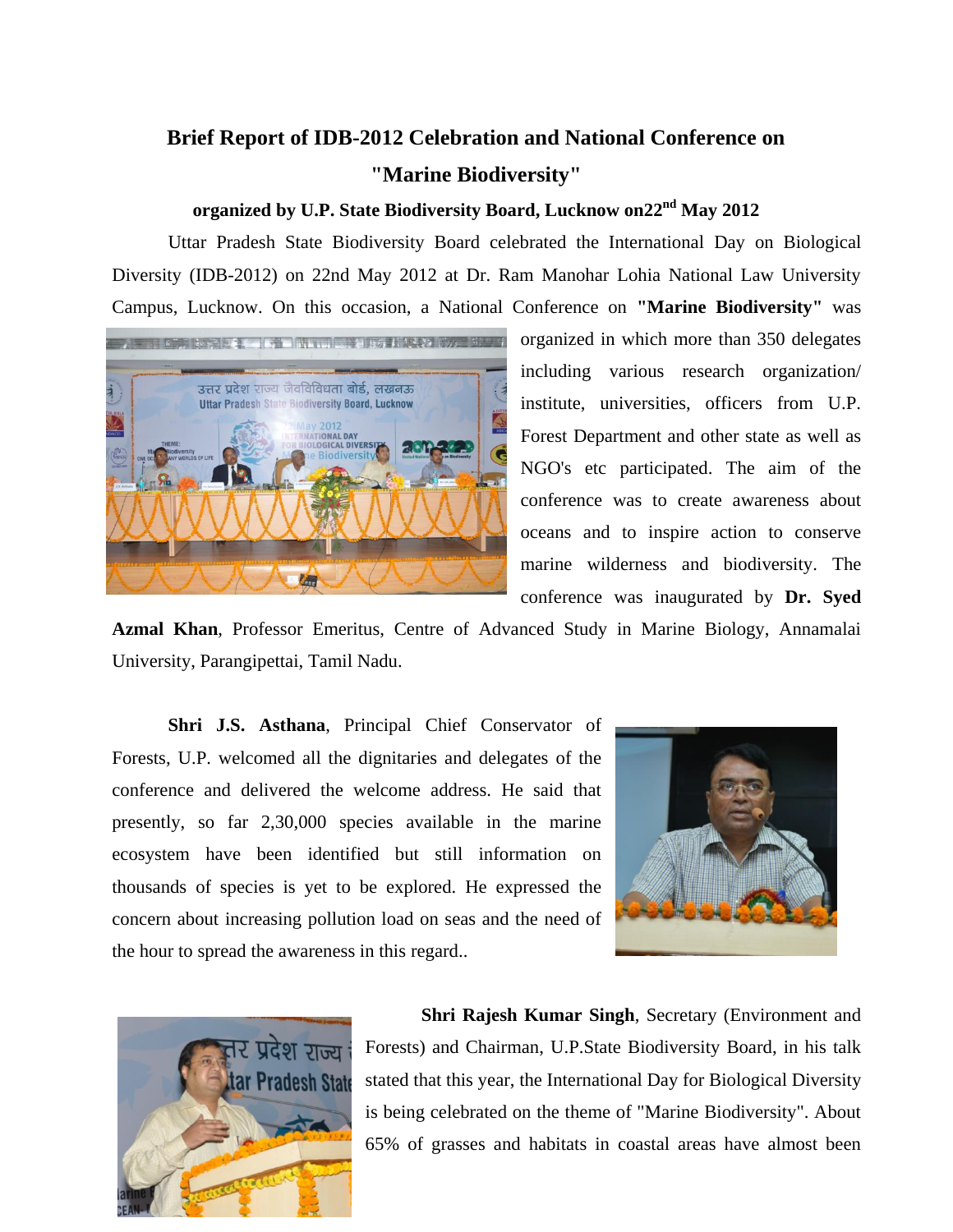destroyed. Approx. 80% of sea fish stock has either been exploited or over exploited. He further added that the aspect of biodiversity conservation should be introduced as a subject in study course of students of class VI to XII.

**Dr. J.K. Jena**, Director, National Bureau of Fish Genetic Resources, Lucknow delivered his guest lecture on marine fish biodiversity and its management. Giving the brief account of marine resources, he said that coast line of India extends upto 8129 km with EEZ as  $2.02$  million km<sup>2</sup> the fishery potential of our county is 3.9-4.2 million tones. He said that the Arabian Sea is known as one of the world's most productive oceanic region- upwelling, broad continental shelf



area and wind-driven mixing. He informed that as far as aquatic diversity of India is concerned, there are 2508 fishes (7.4% of world species), 2934 crustaceans (7.4% of world species), 5070 molluscs (6.0% of world species), 765 echinoderms (10.9% of world species), 486 sponges, 842 cnidarians (8.4% of world species), 844 seaweeds (4.2% of world species). According to him, the major threats to the biological resources in aquatic ecosystems include: extensive use of nonselective gears, indiscriminate capture of juveniles and sub-adults, onboard discards of low value fishes, coastal pollution, and habitat alteration. Besides, climate change and natural calamities are posing serious threats to the marine biodiversity.

In his presentation, Dr. Jena also showed some beautiful slides on biodiversity utilization such as edible oyster, pearl oyster, mussels, echinoderms-sea cucumbers, corals, sponges, marine mammals sea turtles and sea weeds. He said that there are 844 species of seaweeds in Indian seas. The important species under farming include *Gracilaria edulis* and *Gelidiella arerosa* in beds of Gulf of Mannar, Gulf of Kutch and Lakshadweep islands. He further added that the Lakshadweep and Andaman group of islands, Gulf of Mannar, Palk Bay and Gulf of Kutch are known to be rich in ornamental fishes. Damsel fish, clown fish, wrasses, sturgeons, butterfly fish, moorish idol, squirrel fish, trigger fish, rabbit fish, parrot fish, goat fish and puffer fish are the major marine ornamentals represented by nearly 180 species. Throwing some light on conservation and management of fish genetic resources, he said that the majority of the genetic resources for food still come from the wild due to low domestication level in fisheries sector, environmental degradation has been causing damage to habitat and biodiversity, damage to biodiversity has been from loss of genetic diversity in populations and even to extinction of species.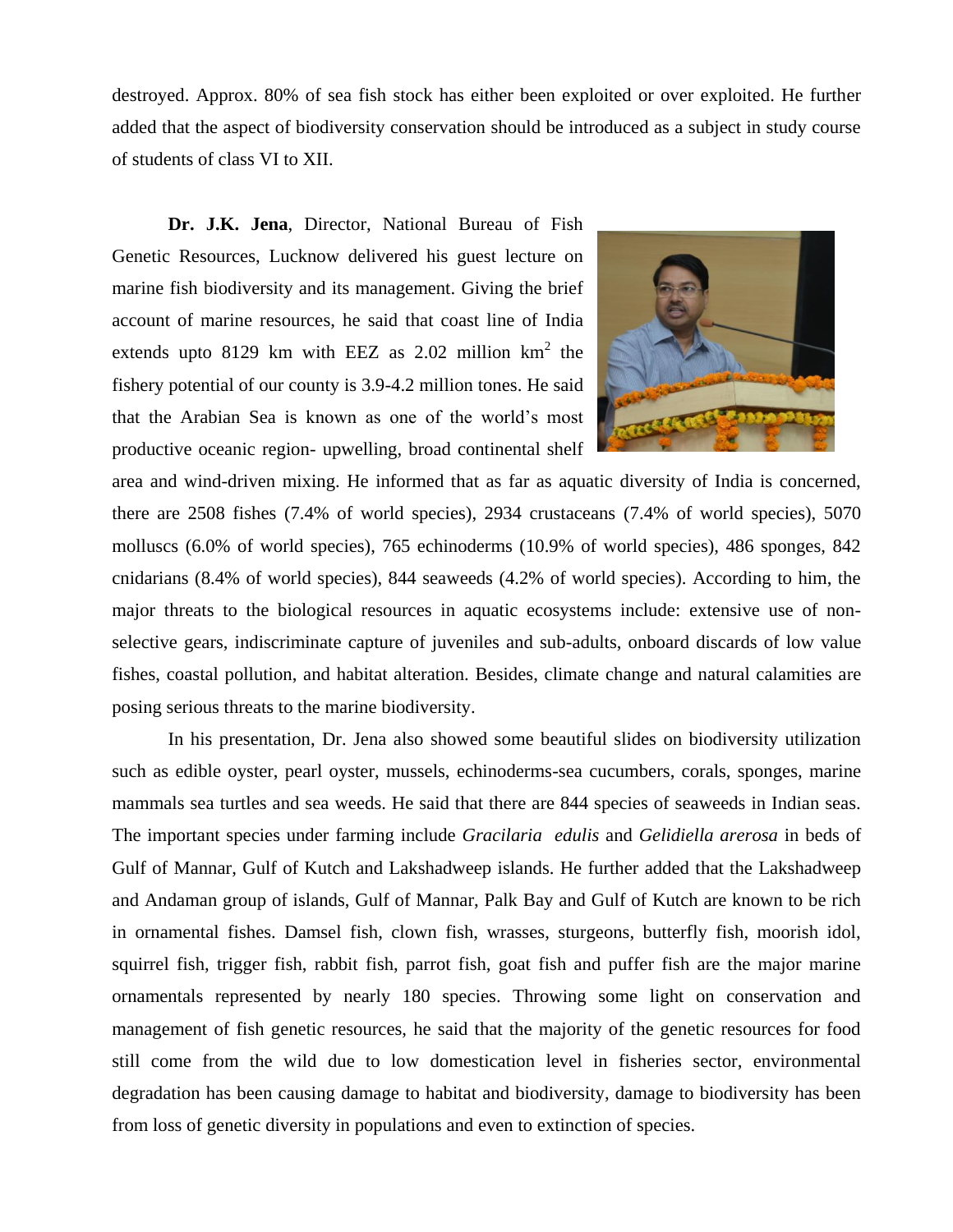He emphasized that conservation of fish genetic resources need holistic approachesinformation on the biology, status of the target species as well as its habitat, documentation of such information becomes a prerequisite for suitable conservation strategies. *In situ* conservation of fish is useful where genetic diversity exists and also where wild forms are present. Establishment of Marine Parks is perhaps the best way for *in situ* conservation of marine finfish, shellfish and coral resources.



Speaking on this occasion, **Shri Pawan Kumar**, Secretary, U.P. State Biodiversity Board, Lucknow focused on the importance of the year 2012 for India as India is hosting COP-11 (Conference of Parties) of CBD in Hyderabad during this year. This year is also the 20<sup>th</sup> Anniversary of the Rio Conference on Environment and Development,  $20<sup>th</sup>$  Anniversary of Convention on Biological Diversity (CBD) and the  $40<sup>th</sup>$  Anniversary of the 1992 first UN Conference on the Human Environment held in Stockholm in 1972.

Throwing the light on the connection between Aichi targets and marine biodiversity, he gave the detailed overview of Target 6, Target 10 and Target 11 of the Aichi targets. As far as the marine biodiversity is concerned, he emphasized on the diversity of genes, species and eco-system diversity followed by an introduction about phytoplankton and zooplankton. His presentation was also focused on the uses of marine biodiversity as food and medicines of tomorrow. During his talk, he drew the attraction of the audience towards the role of the ocean, which acts as carbon sink in balancing the carbon di-oxide emissions generated by us and also providing us minerals and many more advantages which are not been taken into account. While concluding his presentation, he expressed his concern to save marine biodiversity and discussed some important critical ocean issues to be taken care of *viz.* overfishing, pollution, ocean acidification, global warming, habitat loss, deep water drilling.

As a chief guest, **Dr. Syed Azmal Khan**, Professor Emeritus in his talk gave on account of potential values of biodiversity as food fodder, species and aromatics, fibres in textiles, fuel supply etc. He said that more animal phyla exist in oceans than on land. He informed the audience that of 35 marine phyla, 14 are endemic whereas rare phyla contain only few species. Focusing his talk on significance of sea food, he said that seafood is superior to all the other animal protein sources. He also



described important marine habitat e.g. corals, mangroves, sea grass beds, seaweed stretches, rocks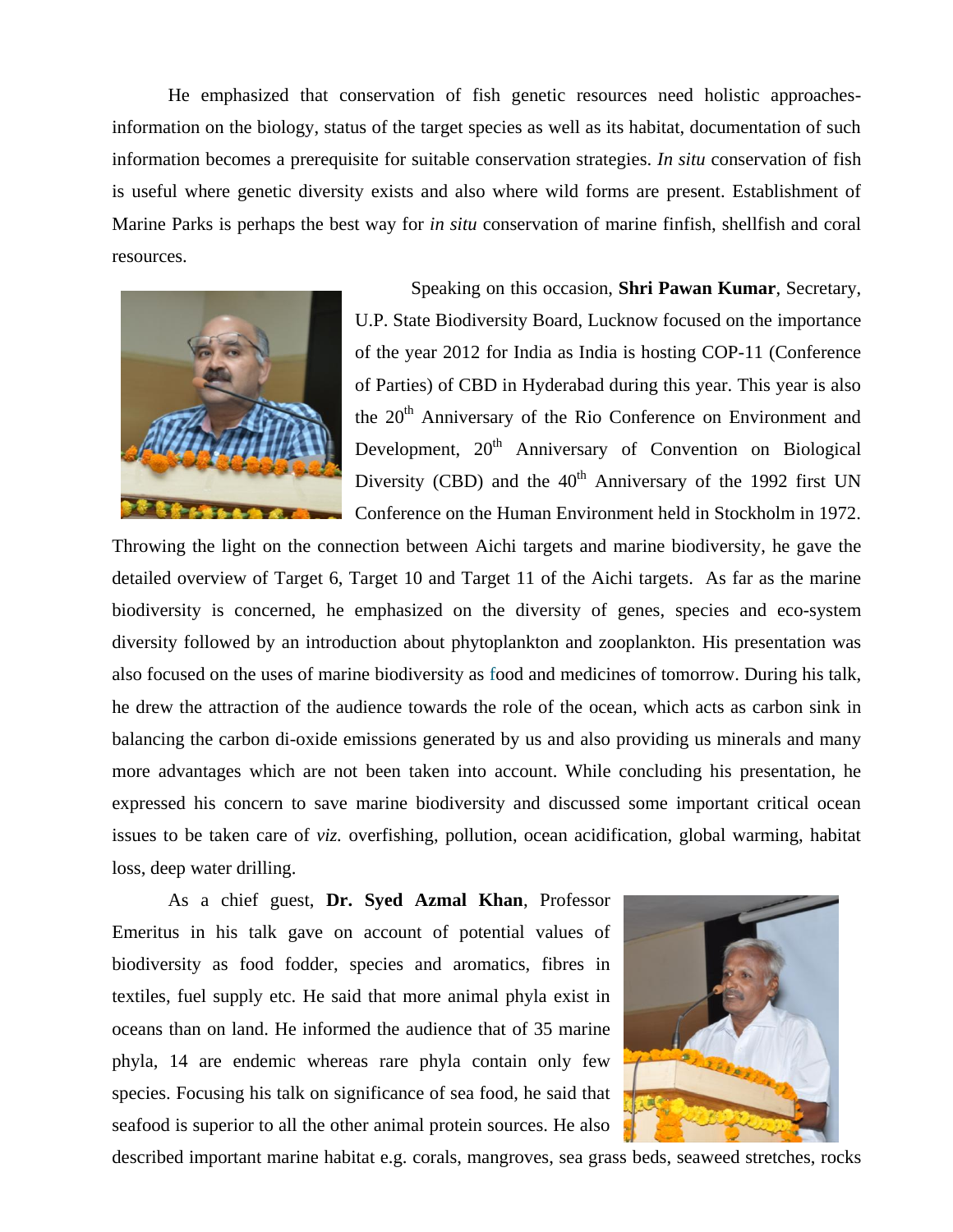and sand dunes. Dr. Khan also showed the beautiful slides of marine biodiversity such as coral, coral reefs, butterfly fishes, angel fishes, cardinal fishes and groupers etc. He further added that seventy percent of the modern medicines come from biodiversity. The sea is a source of many bacteria that are useful as antibiotics. Besides, the marine biodiversity provides 90% of oxygen in our atmosphere due to phytoplankton which spin food web in the sea and 30% carbon fixation in sea is due to them. Further, he highlighted the various benefits of seafood as a good source of vitamin complexes, prevention from Osteoporosis, bone diseases and cure of diabetes etc.



In the first technical session of the conference, **Shri Samir Sinha**, from Dehradun, gave a brief account of illegal life trade in marine biodiversity. He discussed the potential values of wild life trade and informed that the most wildlife trade is probably within national borders, but there is a large volume of wildlife in trade internationally. According to the United Nations Food and Agriculture Organization (FAO), more than \$100 billion worth of

fish were traded and nearly \$200 billion timber in 2009, he added.

Mr. Sinha focused on different species of marine ecosystem which are being extensively used in trade such as:- Marine Turtles, Corals, Sea shells, Sea Horses, Sharks, Whale Sharks, Sea cucumbers, Live Reef Fish. He further, emphasized on the threats of some important marine species. According to him, Sharks are particularly vulnerable to overexploitation because of their biological characteristics of maturing late, having few young and being long-lived. Action on sharks by FAO, internationally treaties such as the CITES (Convention on International Trade in Endangered Species of Wild Fauna and Flora), regional fisheries management organizations (RFMOs) and shark catching countries and entities has been prompted by increasing international concern about shark stocks as many shark species are threatened and continuing to decline because of unregulated fishing. He suggested ten principles to be included in a National Plan of Action:

- Ensure all shark catches are sustainable
- Assess threats, protect critical habitats, and implement harvesting strategies consistent with the principles of biological sustainability and long-term economic use.
- Special attention to vulnerable or threatened sharks.
- Effective consultation involving all stakeholders in research, management and education initiatives within and between States.
- Minimize the unutilized incidental catches of sharks.
- Contribute to the protection of biodiversity and ecosystem structure and function.
- Minimize waste and discards from shark catches.
- Encourage full use of dead sharks.
- Facilitate improved species-specific catch and landings data and monitoring of shark catches.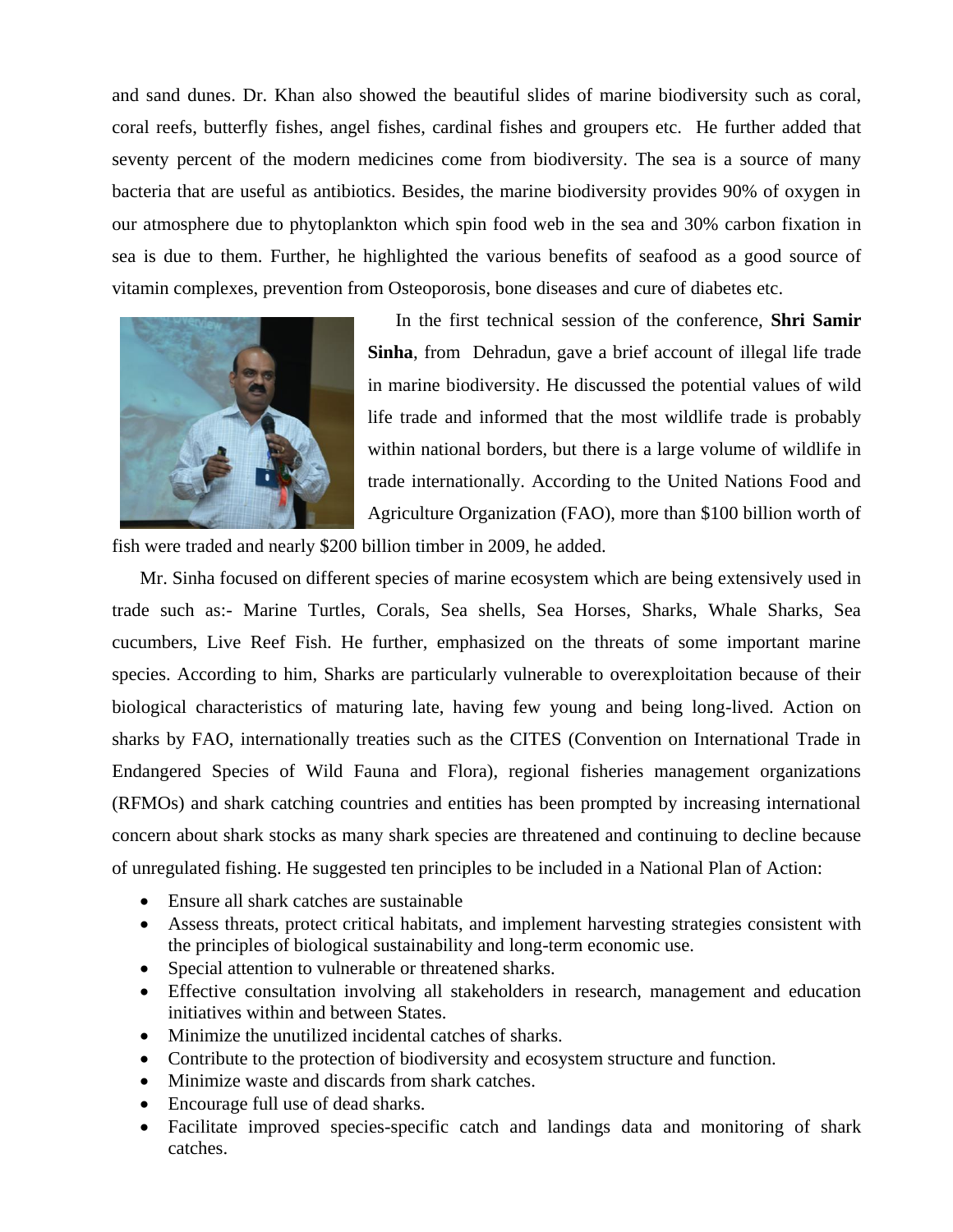Facilitate the identification and reporting of species-specific biological and trade data.

Mr. Sinha also informed that the internet now has become a tool for the internet provides quick and extensive information to a vast and interconnected audience, many of which can be anonymous or use fake identities, with much of the exchange focused on commerce. Illegal wildlife trade is gaining ground on the internet, as evidence by the burgeoning number of websites where wildlife goods are offered, often with clearly suspect origins. A wide range of species are available and openly advertised on popular websites around the world, including those derived from 'high profile' animal species, such as elephants, rhinoceroses, the tiger and marine turtles. While wildlife law enforcement has made gains in policing physical markets for wildlife, the internet presents a set of new challenges via 'virtual' markets that have yet to be properly regulated.

**Dr. K.C. Gopi**, Senior Scientist, Zoological Survey of India, Indian Museum Complex, Kolkata delivered his guest lecture on "Coastal and Marine Biodiversity of India." He presented the status of marine environment of India incorporating 10 maritime states with 800 km stretch of coastal region having 2 island groups and 3 gulf areas. He reported that 2.66% (4,827 sq. km) of world's mangroves exist in India. Describing the various coastal and marine



ecosystems, Dr. Gopi informed that mangrove ecosystem possesses 420 and 1862 species of flora and fauna respectively. Talking about the associated biodiversity in seagrass ecosystem, he said that there are 153 microalgae, 359 macroalgae, 178 invertebrates live as epiphytes and as associated organisms, fishes. About 340 animals feed on seagrasses, green turtles partially feed on seagrasses. Besides, 844 species of seaweeds he also exist in marine ecosystem of India. Further, he added that estimated total biodiversity of the world is 3-10 million in which only 1.7 million species have been identified where as total marine species in the world are estimated to be 3 lakhs out of which about 80,000 (3.12%) species have been identified so far. India contributes 5.33% (15,000 spp.) of the world's estimated marine species.

Dr. Gopi said that 2577 spp (8% of the world spp) of protozoans are known form Indian seas. Of the seven protozoan phyla, one viz. Labyrinthomorpha has not yet been reported from India. During his presentation, Dr. Gopi also gave an account of distribution of coral reefs in India, diversity of crustacea (2430) mollusca (3370 spp) echinoderms (765 spp), insects and arachinds (12 spp), fishes (2546 spp), marine birds (250+species), marine mammals (25 species) etc. Expressing concern about the human threats, he said that population explosion, poverty and illiteracy, overexploitation illegal mining/poaching of coral, sand etc, pollution, global climate change, alien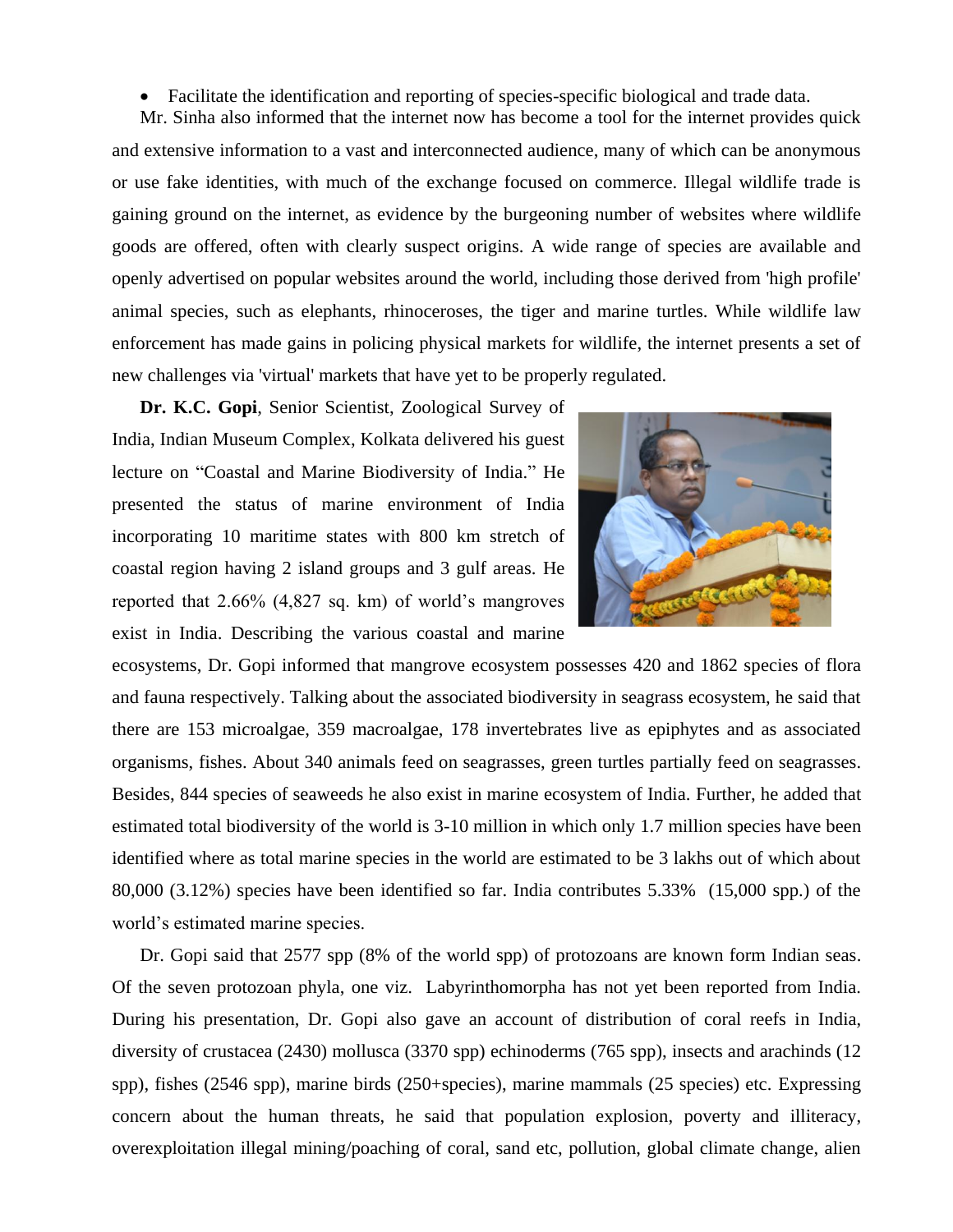invasive species are the major threats to marine biodiversity, Besides, turbidly and sedimentation also poses serious threats to inhabitation of marine flora and fauna. He further added that sincere efforts should be made to extend awareness through Govt. museums, forest department, ZSI, BSI, CMFRI, Universities, NGO's, navy and coast guard etc. regarding conservation of marine and coastal ecosystems and sustainable use of marine resources.



**Dr Alok Saxena**, Addl. Director, Indira Gandhi National Forestry Academy, Dehradun spoke on Marine Diversity in India conservation and Management issues (with special reference to A & N islands). He stated that sea waters cover about 70% of Earth's surface and account for 99% of volume known to sustain life. The total number of recorded marine species (both plants and animals) is less than that of terrestrial habitats mainly because marine diversity has not been fully understood due to logistic

constraints in explorations and collection of specimen. Nearly all phyla are found to occur in the sea while only about half of the total number of phyla is represented by land animals. 21 phyla are exclusive marine. Similarly, marine plant life forms also show greater survival strategy.

Focusing on India's rich marine biodiversity he said that coastal waters along East and West Coast and also around two island groups have a plethora of marine species. Marine floral diversity includes 844 species of marine alga (sea weeds) belonging to 217 genera, 14 species of sea grasses and 69 species of mangroves. Marine faunal diversity includes 451 species of sponges,>400 species of corals, >2900 species of crustacean, 3370 species of marine mollusks, > 200 species of bryozoans,765 species of echinoderm, 47 species of tunicates, more than 1300 marine fishes, 26 species of sea snakes, 5 species of sea turtles and 30 species of marine mammals including dugong, dolphins, whales etc. In addition a wide variety of sea birds can be observed around the coast.

Talking about the mangrove ecosystem in particular, he said that mangroves are salt tolerant forest ecosystems found mainly in tropical and sub-tropical inter-tidal regions of the world. They are trees or shrubs that have the common trait of growing in shallow and muddy salt water or brackish water, especially along quiet shorelines and in estuaries. They exhibit remarkable capacity of salt water tolerance. Mangroves protect shoreline from the action of waves, storms and cyclones, thus prevent coastal erosion. They provide shelter and breeding grounds to a wide variety of marine life forms and also act as nursery to juveniles and larvae of many marine animals. They also play important role in the economy of people living around the coastal areas by providing wide variety of goods and services including wood, fuel and support for fishing, aquaculture and tourism.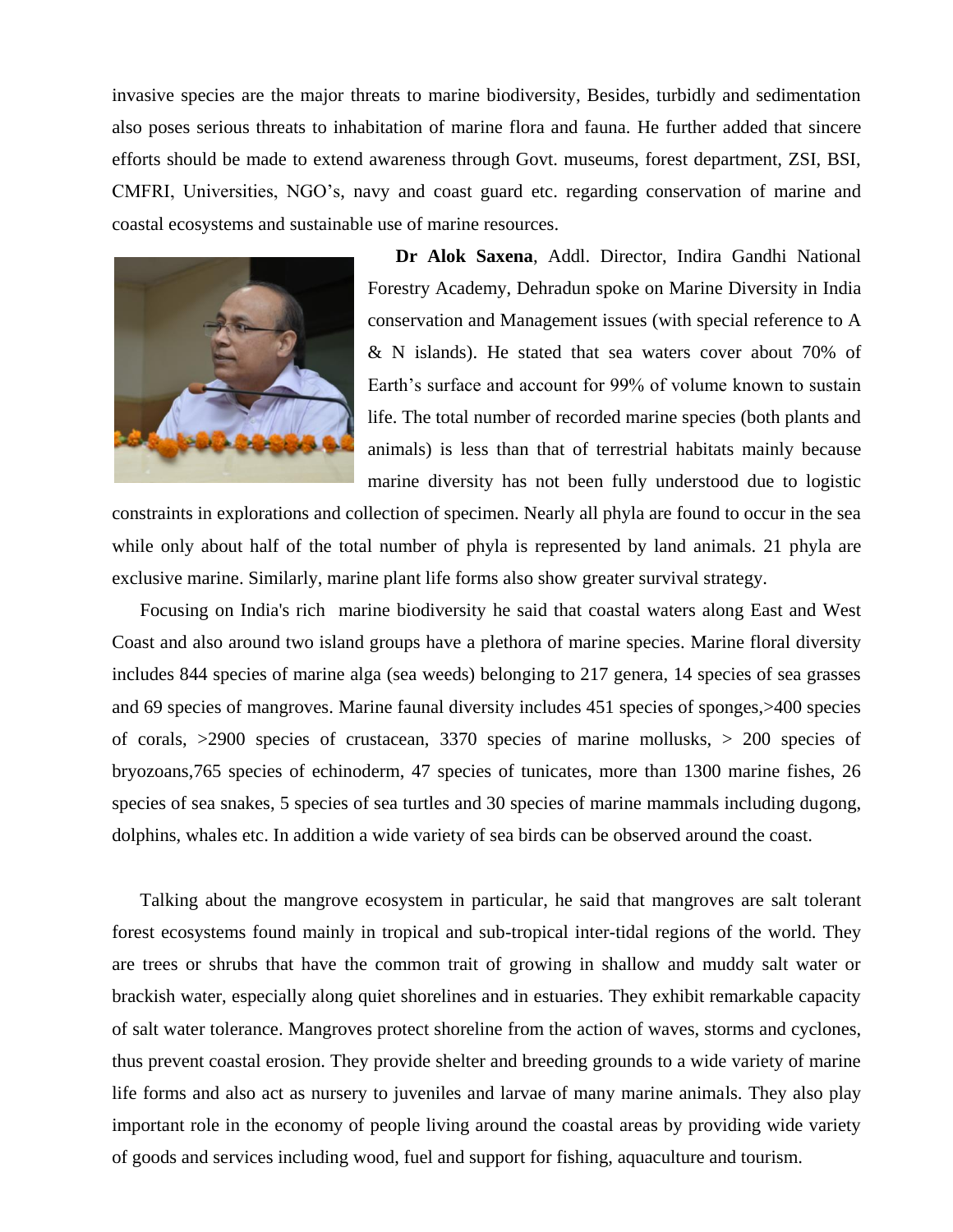Focusing on island ecosystems, he told those island ecosystems are fragile, small size islands are more fragile. Small size islands are more fragile as they are highly susceptible to minor ecological changes and prone to greater exposure to waves and winds. Some unique features of island biodiversity are: endemism, gigantism and also dwarfism and abundance, he added. The major problems of island biodiversity are: invasive alien species, tourism development, climate change and variability, natural disasters, Overexploitation and unsustainable uses and pollution and waste disposal.

He further said that extinction rate of species in islands are very high. Of the 724 species of animals and plants known to have gone extinct, 351 species were island species. Only 4 species of marine mammals and a limpet have gone extinct from the vast ocean.The main causes of extinction include agriculture, hunting, introduction of exotics, burning of savannahs and endemism.. While concluding his talk, Dr. Saxena suggested that for the effective conservation and management of biological diversity of A&N islands, some major issues like: endemism, invasive alien species-Deer, Elephants, influx of population, tourism, encroachment, sand mining etc. should be very well addressed and taken care of.



**Dr. Dhruv Sen Singh**, Department of Geology, University of Lucknow delivered his talk on "Climate Change, Global Warming and Marine Biodiversity.".The planet earth is also diversified and consists of various continents and oceans. Our nation India is the classical example of diversification in terms of geography, language, caste, religion etc. India hosts 2 biodiversity hotspots; the Western Ghats and the Himalayas. These hotspots have numerous endemic species. Expressing the

views on marine biodiversity,

Dr. Singh said that marine organisms play a crucial role in almost all biogeochemical processes that sustain the biosphere, and provide a variety of products (goods) and functions (services) which are essential to humankind's well-being. He opined that climate change is natural but pollution is anthropogenic. The conservation of natural things will sustain the biodiversity. He shared his experiences of his Arctic expedition and presented a different opinion on climate change. He concluded his lecture by saying that we should think and act to preserve the natural resources without which we cannot survive, so that we can handover our generation a neat, clean and green earth.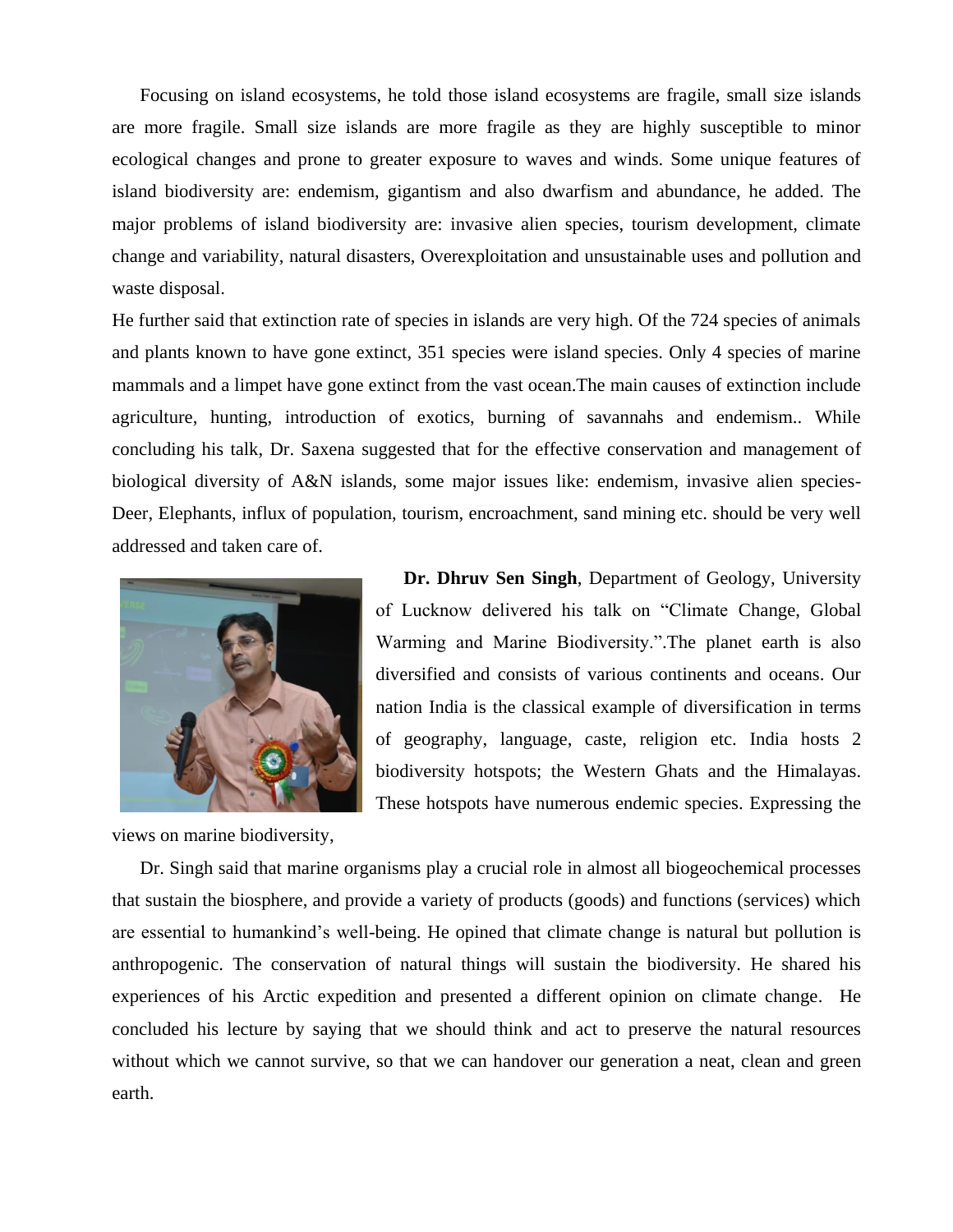**Dr. S. Balachandran**, Deputy Director, Bombay Natural History Society, Mumbai delivered his guest lecture on "Avian diversity in coastal wetlands of India and their conservation needs". He described the role of coastal birds in the ecosystem as: recycling the nutrients back to the ecosystem, enriching the nutrients through guano deposition and enhance the fisheries, scavenging by feeding on the fishery wastes and feeding harmful insects-vector control.



He told that there are 25 wetlands in India identified as Ramsar Sites out of which one belongs to Uttar Pradesh. So far in U.P., there are 20 potential Ramsar sites with diversified flora and fauna. Talking about the water birds in coastal ecosystem, he informed about the number of shore birds (58), ducks (20), terns (21), gulls (10) and flamingos (2) in coastal habitats. He also gave a brief account of important migratory species and their numbers in the wetlands of Tamil Nadu. Presenting the scenario of threatened birds, he told that out of critically endangered species of world (181), India possesses 9, endangered species of world (351), India has 12 and out of 674 world's vulnerable species, there are 59 species in India itself. Talking about the conservation issues and major threats to the coastal birds, he spoke that less of coastal birds habitat due to degradation of coastal mudflats and conversion into saltpans, mangrove plantation, aquaculture, weed invasion, mismanagement, disturbances to shoreline due to construction of port and unsustainable exploitation and disturbance to birds by fishermen. He further added that the conservation strategies should be focused on inventory of coastal bird habitats, and their linkages with other wetlands, awareness programme for fishermen and professional bird trappers on the significance of conservation of wetlands and their habitats, co-ordination among the Central Asian Flyway countries, documentation of site specific threats and their impact, law enforcement to control poaching. The major challenges for the conservation of coastal birds include: estimation of national species-wise waterbird population through a network of birdwatchers (professional and amateurs), rehabilitation of professional bird trappers to protect a few critically endangered and vulnerable species from extinction and impact of climate change on the migratory pattern of coastal birds.

He suggested that there are good opportunities in the field of conservation of coastal birds such as: remote sensing and geographical information system (GIS) to analyze the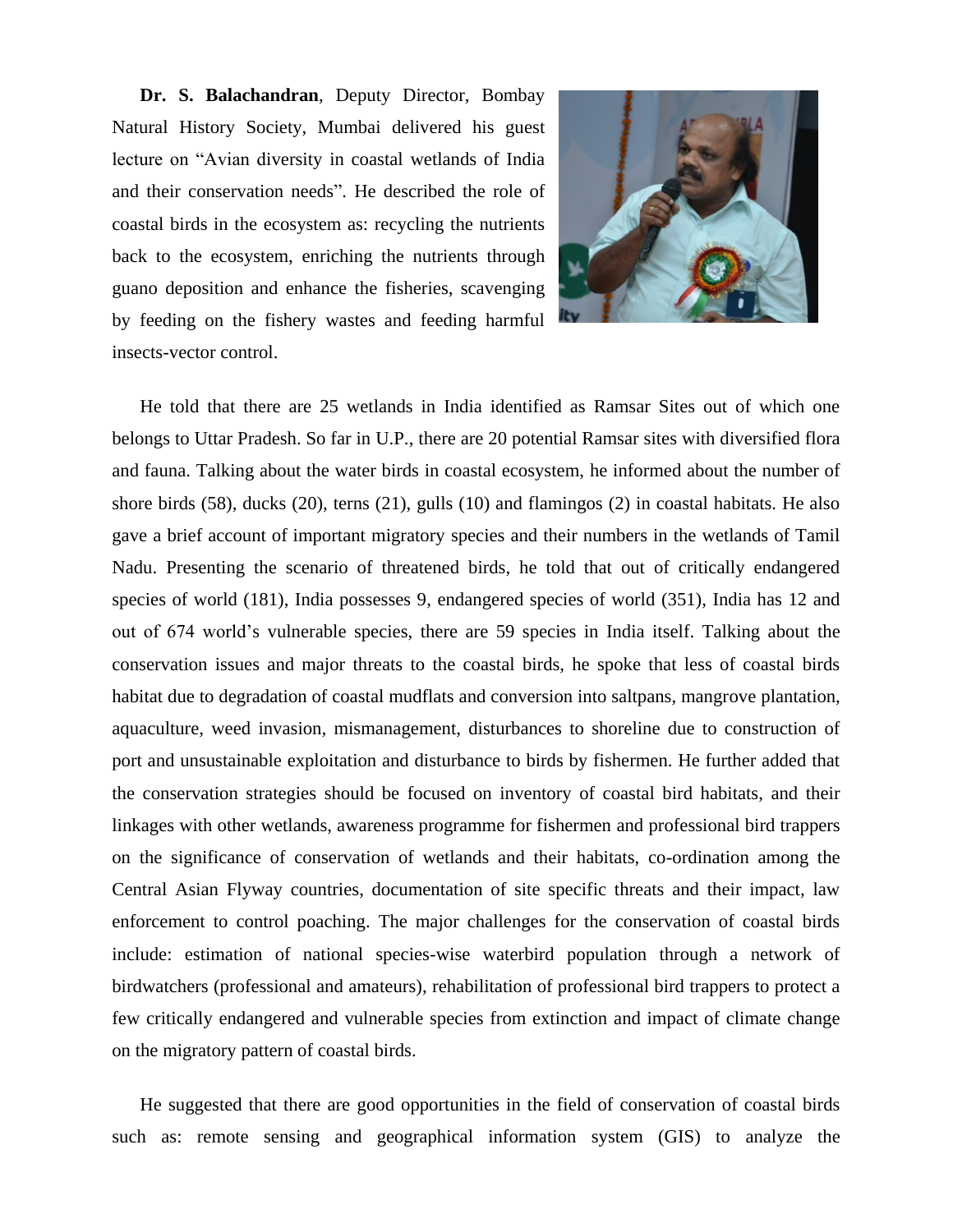loss/degradation of intertidal areas and changes in water bird population, Systematic studies on the ecology of intertidal zone with reference to coastal birds. Analysis of long term data on migratory water bird population available for the selected wetlands (Point Calimere, Chilika and Gulf of Mannar) can be analyzed to understand the impact of climate change on the migratory pattern.



Dr Ved Mohan Lal Jaiswal from the National Ayuvedic Institute, Jaipur spoke on the importance of pearls, red coral, conch shell, oysters, cuttle fish bone, Cowries in ayurvedic medicine.

In the inaugural session, a souvenir on the theme of the conference was also released. It carried twenty two articles on marine biodiversity in 180 pages. Besides, U.P. State Biodiversity Board had celebrated marine biodiversity day on may 14th 2012 by holding different competitions such as poster competition on **"Uses of Marine Biodiversity"**, quiz competition on **"Marine Biodiversity"** and power point competitions on **"Illegal Trade in Marine Biodiversity"** with the help of Lucknow University, Zoology Department of the Regional Science City, Aliganj Lucknow. The prize distribution of different competitions was also carried out by the chief guest. The winners of the quiz competition were : Dhruv Dixit, Abhinav Pradeep and Nilesh Gupta. The winners of power point competition on *"Illegal Trade in Marine Biodiversity"* were: Vishnu Gupta, Kastubh Tandon, Pragati Yadav and Levin Roy where as the prize winners of poster competition on *"Uses of Marine Biodiversity"* were: Avani Vikram Singh, Vishal Verma, Umama Fatima and Vishakha Chaudhary and that of essay competition include: Shehil Srivastava and Charu Singh.